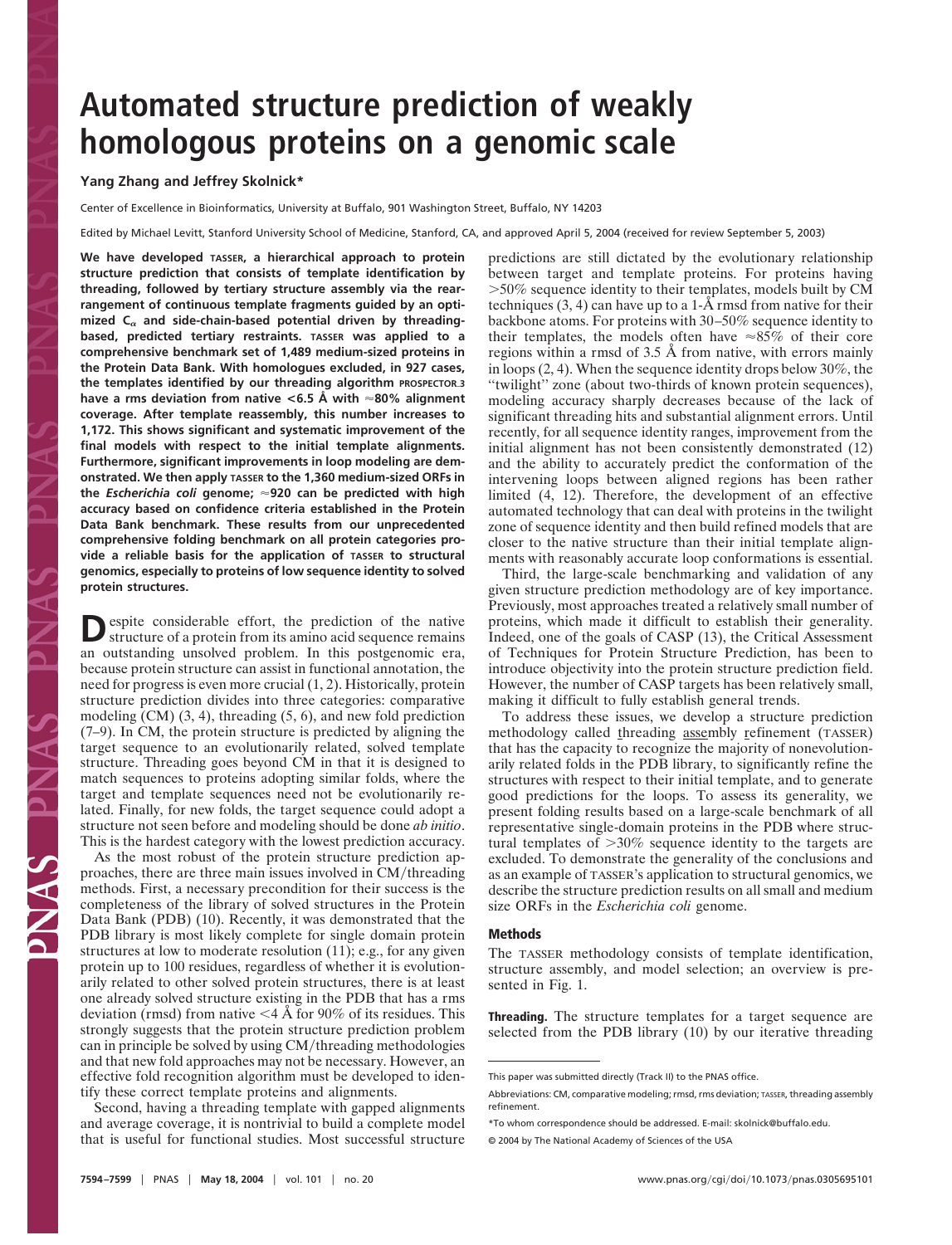

Fig. 1. Overview of the TASSER structure prediction methodology that consists of template identification by the PROSPECTOR3 threading algorithm (6), *CAS* fragment assembly, and fold selection by SPICKER clustering (18). The entire process for 1ayyD is shown as an example.

program PROSPECTOR3 (6), designed to identify analogous as well as homologous templates. The scoring function of PROS-PECTOR3 includes close and distant sequence profiles, secondary structure predictions from PSIPRED (14), and side chain contact pair potentials extracted from the alignments in previous threading iteration. Alignments are generated by using a Needleman– Wunsch global alignment algorithm (15). Based on score significance, target sequences are classified into three categories: if PROSPECTOR3 has at least one significant hit with *Z* score (the energy in standard deviation units relative to mean)  $>15$  or if it has at least two consistent hits of  $Z$  score  $\geq$ 7, these templates have high confidence to be correct and the target is assigned to the ''easy set.'' In practice, the majority of ''easy'' cases have a correct template and good alignments. [We note that easy does not mean that they are trivially identified; indeed, in the benchmark set, see below, PROSPECTOR<sub>3</sub> correctly assigns more than twice the number of targets to their correct templates as PSI-BLAST (16) does.] Those sequences that either hit a single template with  $7 < Z < 15$  or hit multiple templates lacking a significant consensus region are assigned to the "medium set"; these have the correct fold identified in most cases, but the alignment may be incorrect. Finally, those sequences that cannot be assigned by PROSPECTOR<sub>3</sub> to a template belong to the "hard" set,'' and from the point of view of the algorithm are new folds, although according to the finding of the completeness of the PDB (11), (almost) all proteins should be assigned to either the easy or medium set by a ''perfect'' threading algorithm.

**On-and-Off Lattice C-Alpha Side Chain Based (CAS) Model.** A protein is represented by its  $C_{\alpha}$  atoms and side chain centers of mass (SG), called the *CAS* model. Based on the threading alignment, the chain is divided into continuous aligned regions (more than five residues) whose local conformation is unchanged during



**Fig. 2.** Schematic representation of a piece of polypeptide chain in the onand off-lattice CAS model. Each residue is described by its  $C<sub>α</sub>$  and side chain center of mass (SG). Whereas  $C_{\alpha}$  values (white) of unaligned residues are confined to the underlying cubic lattice system with a lattice space of 0.87 Å,  $C_{\alpha}$  values (yellow) of aligned residues are excised from templates and traced off-lattice. SG values (red) are always off-lattice and determined by using a two-rotamer approximation (9).

assembly and gapped *ab initio* regions. For computational efficiency, the  $C_{\alpha}$  values of these *ab initio* residues lie on an underlying cubic lattice, whereas the  $C_{\alpha}$  values of aligned residues are excised from the threading template and are offlattice for maximum accuracy. SGs are always off-lattice. A representative chain fragment is shown in Fig. 2. The *CAS* potential includes predicted secondary structure propensities from PSIPRED (14), backbone hydrogen bonds, consensus predicted side chain contacts from PROSPECTOR<sub>3</sub>, and statistical short-range correlations and hydrophobic interactions (9). The combination of energy terms was optimized by maximizing the correlation between the rmsd of decoy structures to native and energy for 100 nonhomologous training proteins (extrinsic to the benchmark set used here), each with 60,000 decoys. Optimization resulted in a funnel-like energy landscape for training proteins, with an average correlation coefficient of 0.69 between the energy and rmsd to native (9).

**Template Assembly and Refinement.** For a given threading template, an initial full-length model is built by connecting the continuous template fragments by a random walk of  $C_{\alpha}-C_{\alpha}$ lattice bond vectors. If a template gap region cannot be spanned by the unaligned residues, a long  $C_{\alpha}-C_{\alpha}$  bond remains, and a spring-like external force that draws sequential fragments together is used until a physically reasonable bond length is achieved. Initial models are submitted to parallel hyperbolic Monte Carlo sampling  $(17)$  for assembly/refinement with two kinds of conformational updates: off-lattice movements involve rigid fragment translations and rotations whose amplitude is normalized by the fragment length so that the acceptance rate is approximately constant for different size fragments. Lattice confined residues are subject to two to six bond movements and multibond sequence shifts (9).

Certainly, the idea of assembling tertiary structure from protein fragments pieces is not new. For example, ROSETTA (8) uses small fragments (approximately three to nine residues). Because the conformational search is carried out by using large-scale moves (by switching between different local seg-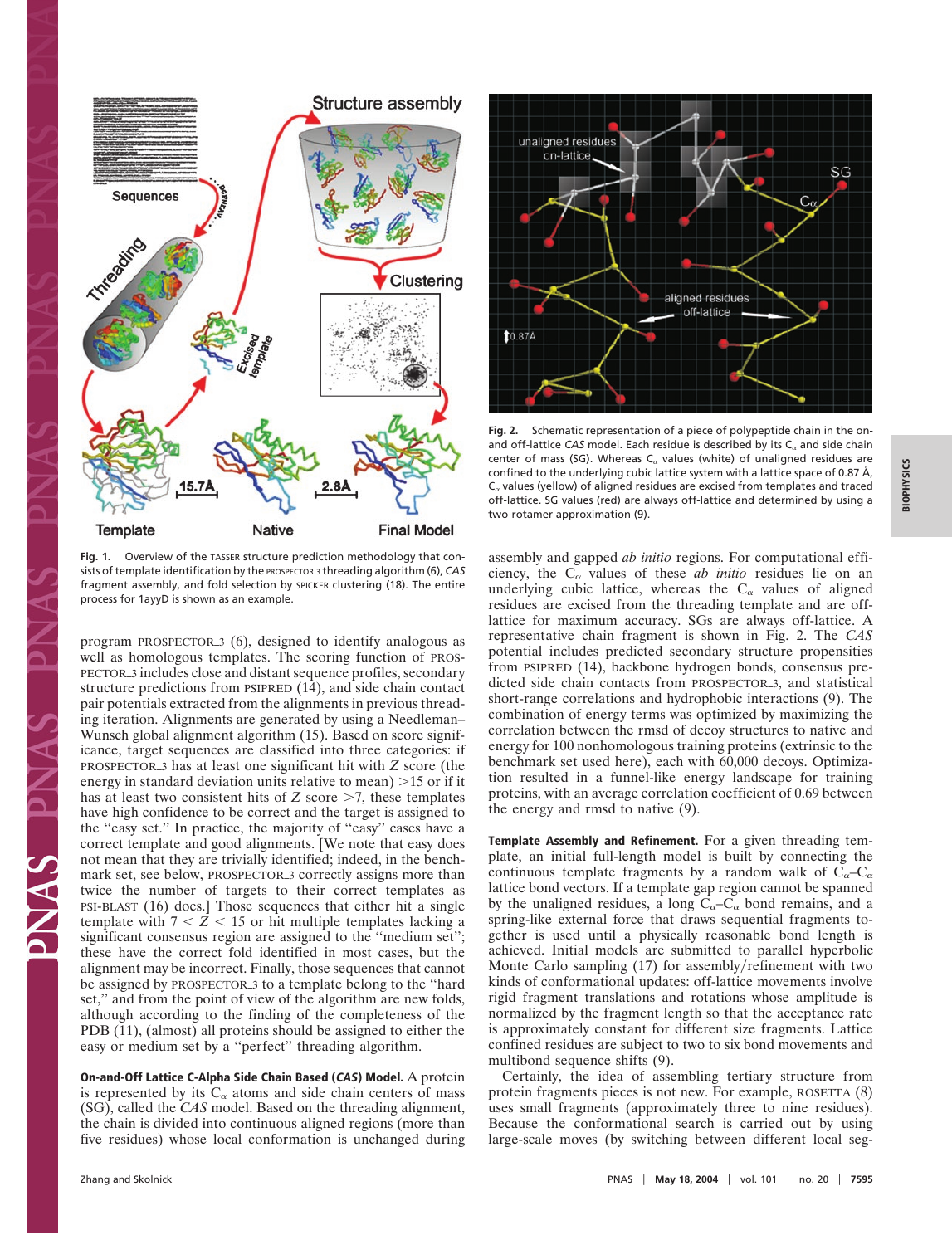#### **Table 1. Summary of threading results from PROSPECTOR3 and optimization by TASSER**

|            | $N_{\text{targets}}$ * | Template selected <sup>†</sup> | $\langle$ cov <sub>ali</sub> $\rangle$ , % <sup>‡</sup> | $\langle rmsd$ to native), $\hat{A}^s$ |               |               | $N_{\rm fold}$ |               |               |
|------------|------------------------|--------------------------------|---------------------------------------------------------|----------------------------------------|---------------|---------------|----------------|---------------|---------------|
|            |                        |                                |                                                         | $\tau_{\scriptscriptstyle\rm{ali}}$    | $M_{\rm ali}$ | $M_{\rm ent}$ | l ali          | $M_{\rm ali}$ | $M_{\rm ent}$ |
| Easy set   | 877 (59%)              | $Top-2 + consensus$            | 87                                                      | 4.4                                    | 3.1           | 3.7           | 736 (84%)      | 819 (93%)     | 769 (88%)     |
| Medium set | 605 (40.5%)            | Top-5 (Z score $>$ 7)          | 62                                                      | 9.7                                    | 6.3           | 8.0           | 191 (32%)      | 348 (58%)     | 216 (36%)     |
| Hard set   | $7(0.5\%)$             | Top-20                         | 75                                                      | 11.3                                   | 6.0           | 6.3           | $0(0\%)$       | 5(71%)        | 5(71%)        |
| Total      | ,489 (100%)            |                                | 77                                                      | 6.7                                    | 4.4           | 5.5           | 927 (62%)      | 1.172(79%)    | 990 (66%)     |

\*Number and percentage of the target proteins in each category.

†Number of templates used in the assembly procedure. For easy targets, we used the top-2 templates of highest *Z* score and an artificial template consisting of the consensus region of these two templates if identified; for medium targets, up to five hits with *Z* score > 7; for hard targets, up to 20 templates, all having weak scores.

‡Alignment coverage on average for the best template that has the lowest rmsd to native.

§rmsd to native on average for the best initial templates and the best of top five models. *T*ali, template structures with rmsd calculated over aligned residues; *M*<sub>ali</sub>, model with rmsd calculated over the aligned residues; *M*<sub>ent</sub>, model with rmsd calculated over the entire chain.

 $^\textsf{\tiny{\rm{I}}}$ Number of targets with rmsd to native  $<$  6.5 Å. The value in parentheses is the fraction of targets in the specific category set.

ments), the acceptance rate significantly decreases with increasing fragment size. Here, movement consists of scaled continuous translations and rotations, allowing for the successful movement of all size substructures. Because our threading-based fragments are much longer ( $\approx$ 20.7 residues on average), the conformational entropy is significantly reduced and more native-like interactions are retained.

**Structure Selection.** The Monte Carlo simulations employ 40 replicas, and the structures generated in the 14 lowest temperature replicas are submitted to an iterative structural clustering program, SPICKER (18). The final models are combined from the clustered structures and ranked by structure density.

**Folding Results on a Comprehensive PDB Benchmark.** To undertake a comprehensive test of the methodology, we developed an exhaustive benchmark set of all PDB structures with 41–200 amino acids. This set contains 1,489 nonhomologous single domain proteins with a maximum 35% pairwise sequence identity to each other. A total of 448, 434, and 550 targets are  $\alpha$ ,  $\beta$ ,  $\alpha\beta$  proteins, respectively (the remaining 57 targets either have only  $C_{\alpha}$  atoms in their solved structures or irregular secondary structures). Twenty targets are transmembrane proteins.

Among the 1,489 target sequences, PROSPECTOR<sub>3</sub> assigns 877 to the easy set, with an average rmsd to native of 4.4 Å, and 87% alignment coverage (Table 1); 84% of these templates have a rmsd to native  $\leq 6.5$  Å (a statistically significant cutoff; ref. 19). In 799 cases, the top two scoring templates have a consensus region with 67% coverage and an average rmsd of 3.3 Å. This consensus region serves as an additional artificial template in the structure assembly of easy set proteins. There are 605 proteins assigned to the medium set, with an average rmsd to native of 9.7 Å and 62% alignment coverage. Of these, 191 have a rmsd  $\leq 6.5$ Å. For both the easy and medium sets, the average target template sequence identity is  $\approx$  22%.

Combining the easy and medium set results, 63% (927 of 1,482) of the targets have an acceptable template on the basis of the PROSPECTOR 3 alignment (with rmsd  $\leq 6.5$  Å over 80% average coverage). Furthermore, if we ask whether a related fold is identified on the basis of structure alignment, 91% (1,348 of 1,482) of the proteins have a rmsd  $\leq 6.5$  Å with 72% average coverage. Thus, with respect to the ability of PROSPECTOR3 to identify related folds, it fails in  $\approx 10\%$  of the target sequences, although the alignment accuracy needs to be improved for one-third of the targets. Note that there are only seven proteins in the hard set where no global template is predicted. The average results for the threading templates, as well as the corresponding final models, are summarized in Table 1.

In Fig. 3*A*, we show the rmsd to native of the best model in the

top five clusters selected by SPICKER compared to the initial alignments provided by PROSPECTOR3*.* Exactly the same aligned regions are used in both rmsd calculations. There are obvious improvements for almost all quality templates, with the biggest absolute rmsd improvement for the poorer quality targets (initial rmsd  $> 8$  Å), which mainly belong to the medium (Fig.  $3A$ , red triangles) and hard (Fig. 3*A*, green circles) sets. These substantial rmsd reductions are mainly caused by the conversion from unphysical template alignments given by PROSPECTOR<sub>3</sub> to geometrically acceptable models. A medium set example, 1fjfT, is shown in Fig. 4 *A* and *B*. Here, the template has substantial gaps



**Fig. 3.** (*A*) Scatter plot of rmsd to native forfinal models by TASSER versus rmsd to native for the initial templates from PROSPECTOR\_3 (6). The same aligned region is used in both rmsd calculations. (*B*) Similar data as in *A*, but the models are from MODELLER. (*C*) Fraction of targets with a rmsd improvement *d* by TASSER approach greater than some threshold value. Here,  $d =$  "rmsd of template" -''rmsd of final model.'' Each point in *C* is calculated with a bin width of 1 Å; however, the last point includes all templates with rmsd 10 Å. (*D*) Similar data as in *C*, but the models are from MODELLER.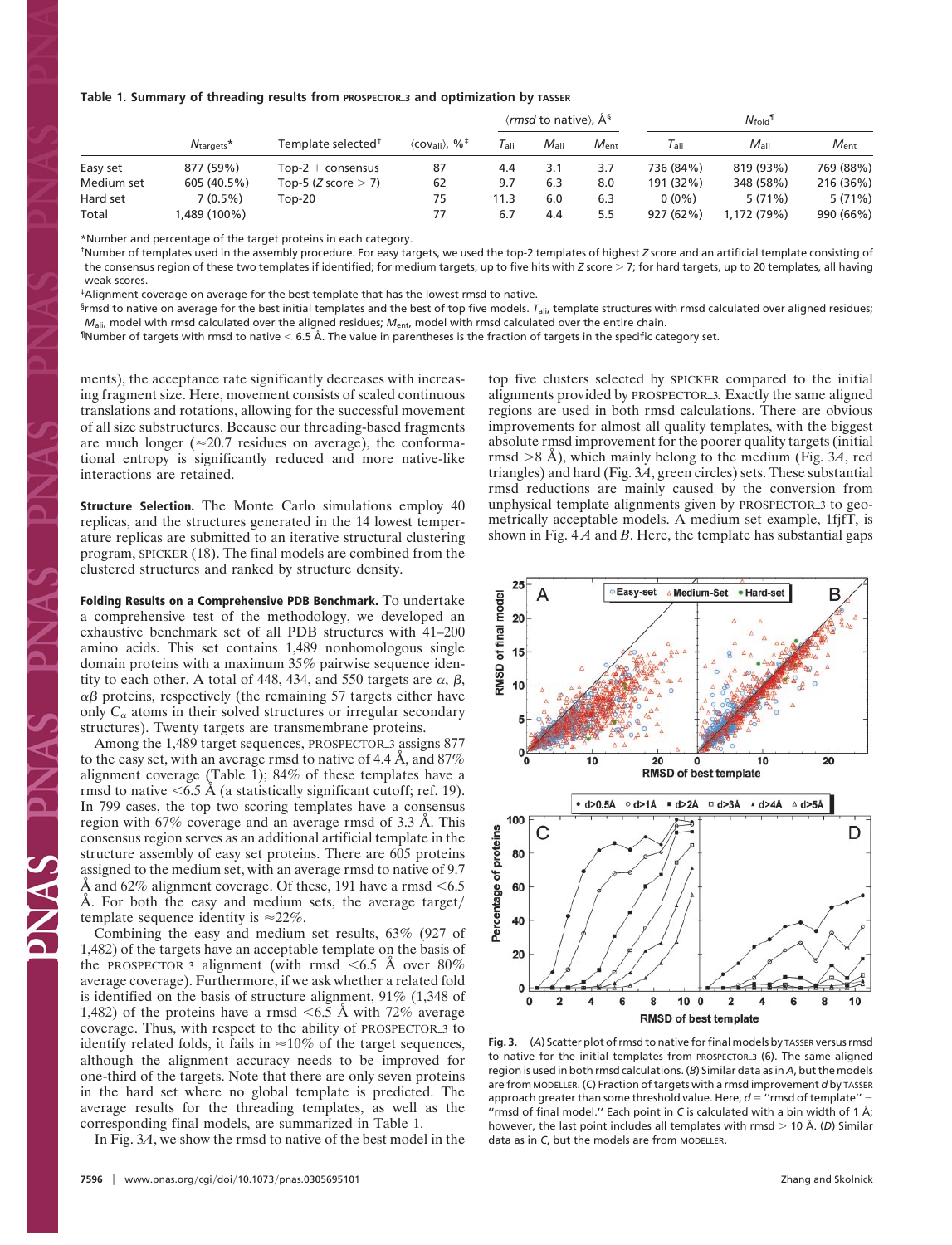

**Fig. 4.** Representative examples showing the improvement of final models with respect to the initial templates. The thin lines are native structures; the thick lines signify initial templates or final models. Blue to red runs from the N terminus to the C terminus. To guide the eye, the thinner lines connect contiguous template segments. (A and B) Medium/hard set example. (A) The template (from 1a5kC) superimposed on native structure of 1fjfT with an initial rmsd of 17.2 Å. (*B*) The optimized model for 1fjfT superposed on the native with rmsd of 3.1 Å (3.12 Å over aligned residues). (*C* and *D*) Easy set example. (*C*) The template (from 1b4aA) superimposed onto the native structure of 1aoy, with an initial rmsd of 6.12 Å. (*D*) The optimized model for 1aoy superimposed on native with rmsd of 2.42 Å (2.1 Å over aligned residues).

(Fig. 4*A*) with high-quality local substructures, but a large deviation of global topology from native. By moving these rigid fragments and reassembling them into physically realistic models, a dramatic reduction of rmsd results (Fig. 4*B*).

As shown in the Fig. 3*C*, the fraction of targets having a rmsd improvement above the given threshold value is plotted as a function of the initial rmsd of the aligned residues. For initial models with an  $\approx$ 4- to 5-Å rmsd, 58% of targets improve by at least 1 Å. Similarly, 43% of very good templates,  $\approx$ 2- to 3-Å initial rmsd, have at least a 0.5-Å improvement. Thus, many distant CM targets are brought into the range of more traditional CM results (30–50% identity) on a systematic basis. For most initially good templates, mainly from the easy set (Fig. 3*A*, open cyan circles), with an initial rmsd of  $\approx$ 2–6 Å to native, there is consistently an  $\approx$ 1- to 3-Å improvement because of the better packing of local structures and side chain groups after *CAS* optimization. A representative example, 1aoy<sub>-</sub>, is shown in Fig. 4 *C* and *D*. Here, the global topology of the initial template is quite similar to the native structure  $(6.1-\text{Å} \text{ rmsd with } 83\%$ coverage) with local fragments in the initial alignment having different orientations from native. After TASSER refinement, the final model has a rmsd of 2.4 (2.1) Å over the entire chain (aligned regions).

There are a few cases where refinement made the models worse (see Fig. 3*A*). Most are nonglobular proteins. For example, 1gl2C, the worst case spoiled by *CAS* refinement, is a 60-residue long single helix from a coiled coil. PROSPECTOR<sub>3</sub> has a weak hit  $(Z = 4.9)$  to a gapped long helical template, 1bu0C, with a rmsd of 2.8 Å to native. Ideally, there should be no tertiary contacts in this protein. However, because of some spurious contact predictions (47 in total) collected from other weak scoring templates, the assembly procedure drives the structure to a two-helix bundle with a rmsd of 9.4 Å to native. A simple solution is to perform in parallel a pure *ab initio* simulation without restraints (9); this gives a final model having a rmsd of 2.9 Å to native.

In Fig. 3 *B* and *D*, we also show the comparison of the initial templates and optimized final models from a widely used CM tool, MODELLER (3, 4). As expected, because the structure given by MODELLER is obtained by optimally satisfying tertiary restraints from templates, threading template quality mainly dictates the final result (see Fig. 3*D*). In contrast, in TASSER, because the relative orientations of template fragments are allowed to move, the strong reliance on the initial alignment is alleviated,

and the final models can be significantly different, especially when the alignment is very gapped and the *CAS* potential does not favor the initial alignment. For good templates (mostly easy set targets), the alignments are much less gapped and the tertiary contact restraints from PROSPECTOR\_3 are much more consistent. This way, TASSER tends to automatically ''select'' better templates and ''refine'' worse templates. Overall, for 1,349 targets, the final model is closer (with smaller rmsd) to native compared to the initial template within the aligned region, often significantly so.

There are 6,101 continuous regions (ranging from 1 to 170 residues long and mainly on loops and tails) in the 1,489 targets where PROSPECTOR<sub>3</sub> does not have coordinates aligned, and TASSER needs to build the fragments by *ab initio CAS* approaches. In Fig. 5*A*, we show the average rmsd of the unaligned loop regions as a function of length. Here, the rmsd between modeled loops and native was calculated based on the superposition of up to five neighboring stem residues on both sides of the loops. Although modeling accuracy decreases with increasing loop length in both MODELLER and TASSER, the TASSER *ab initio* procedure has on average a better control of the loop configurations, especially for the longer loops. In Fig. 5*B*, we show the histogram of 1,968 unaligned/loop regions that have length  $\geq 4$ residues. The average rmsd for these loops by TASSER and MODELLER are 6.7 Å and 14.9 Å, respectively. If we consider for example a rmsd cutoff of  $\leq$ 4 Å, MODELLER gives successful results in 12% (245 of 1,968) of the cases, whereas TASSER *ab initio* modeling is successful in 35% (686 of 1,968) of the cases.

Fig. 6 summarizes the rmsd distribution of the full-length models by TASSER and MODELLER, both starting from the same PROSPECTOR3 alignments. For the easy targets, TASSER outperforms MODELLER, although the differences are smaller, as compared to the medium and hard sets, where the difference is even more pronounced. This comparison may not be entirely fair because MODELLER was designed to fold homologous proteins, and homologous templates have been excluded from our template library. However, this difference shows the utility of using TASSER. Overall, the average rmsd of the best models to native are 12.16 Å and 5.49 Å for MODELLER and TASSER, respectively (this significant difference is partially due to the fact that MODELLER generates random structures in some hard targets that have very short alignment templates); in 1,403 cases, TASSER has a lower rmsd, and in 85 cases, MODELLER does.

If we define foldable cases as those where one of the top five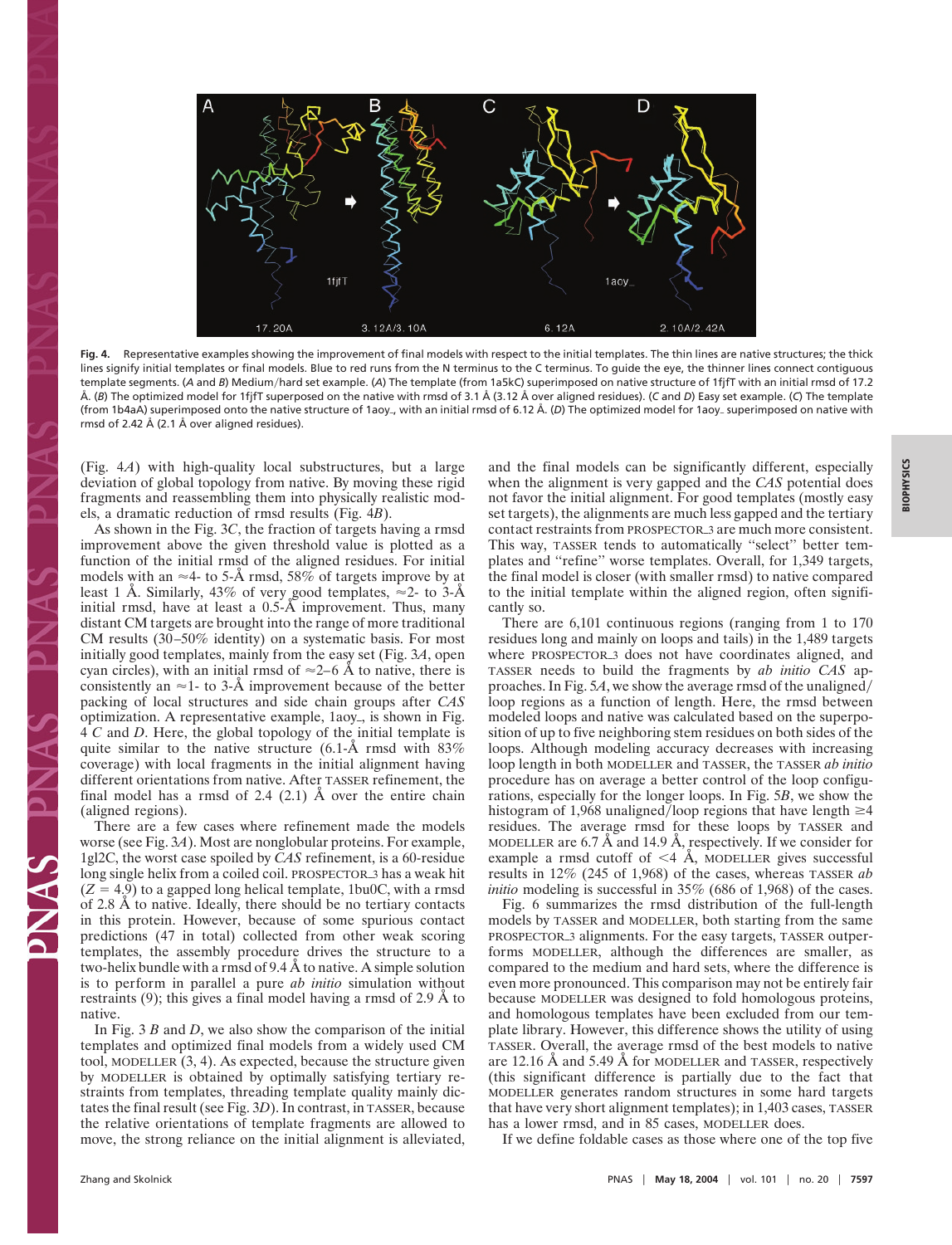

Fig. 5. (A) Average rmsd to native of all unaligned/loop regions by TASSER and MODELLER (3) as a function of loop length. The rmsd is calculated based on the superposition of up to five neighboring stem residues on both sides of the loop. (*B*) Histogram of the rmsd for the unaligned/loop regions with  $\geq 4$ residues (1,968 in total) modeled by TASSER and MODELLER.

structures has a rmsd to native  $\leq 6.5$  Å, as shown in the last column of Table 1, the overall success rate for TASSER full-length models is 66% (990 of 1,489). The total number of templates having an rmsd  $<$  6.5 Å in the aligned regions increases from 927 (62%) to 1,172 (79%) after TASSER refinement. Among the 20 transmembrane proteins, nine  $(45%)$  of them  $(1a91, 1bccH,$ 1f16A, 1fftC, 1jb0J, 1k3kA, 1kzuB, 1lghB, and 1qleD) are foldable, with an average rmsd of 3.8 Å. Furthermore, in contrast to many previous approaches (7–9), TASSER does not show significant bias to secondary structure class: the success rates for α, β, and αβ proteins are 311 of 448 (69%), 265 of 434 (61%),



**Fig. 6.** Histograms of foldable proteins using MODELLER (3) and TASSER based on the same templates and alignments from PROSPECTOR\_3 (6).

and 380 of 550 (69%), respectively. Nevertheless, a weak dependence on protein size exists. For targets <120 residues, the success rate is  $73\%$  (642 of 884); but for targets  $>120$  residues, it is 58% (348 of 605). All results, including threading templates, structure trajectories, and final combined models for each of targets, are available on our web site, www.bioinformatics.buffalo.edu/abinitio/1489.

**Structure Predictions for the E. coli Genome.** As an example of a genomic application of TASSER, we apply here the approach to all 1,360 ORFs in the *E. coli* genome (20)  $\leq$ 200 residues in length. PROSPECTOR<sub>3</sub> assigns 829 (61%) to the easy set, 521  $(38%)$  to the medium set, and 10  $(0.7%)$  to the hard set. These threading assignment results are quite similar to that of the PDB benchmark, with a slightly larger portion of targets assigned to the easy set in *E. coli*, which may be due to the fact that homologues are not excluded.

It should also be mentioned that genome scale structure predictions have been performed by many authors on different organisms (21–27). Most are based on homology modeling or sequence comparison techniques, which require solved homologous structures. For example, the study by Peitsch *et al.* (22) produced comparative models for  $\approx$  10–15% of proteins in the entire *E. coli* genome. Using PSI-BLAST (16), Hegyi *et al.* (25) assigned 28% of all *E. coli* ORFs to SCOP domains. In the PEDANT database (27), Frishman *et al.* showed that 50% of *E. coli* ORFs have a PSI-BLAST hit to PDB structures, but the assignment rate is  $31\%$  for ORFs of  $\leq 200$  residues. In GTOP (26), Kawabata *et al.* used the reverse PSI-BLAST (28) and aligned 53% of all *E. coli* ORFs  $(35\%$  for those  $\leq 200$  residues) to the solved structures in PDB. Thus, PROSPECTOR<sub>3</sub> alone is seen to perform significantly better than PSI-BLAST.

As an indicator of likelihood of success for blind structure predictions, we noticed that: (*i*) the *Z* score of the template indicates the significance of the threading alignment; (*ii*) the degree of structure convergence in *CAS* assembly strongly correlates with the quality of models in SPICKER clustering (18). Thus, we define a confidence score, *C*-score, for TASSER models by

$$
C\text{-score} = \ln\left(\frac{M}{\langle rmsd\rangle M_{\text{tot}}}Z\right)
$$
 [1]

where *M* is the multiplicity of structures in a SPICKER cluster,  $M_{\text{tot}}$ is the total number of structures submitted for clustering, and  $\langle rms d \rangle$  denotes the average rmsd of the structures to the cluster centroid.

In Fig. 7, we show the *C*-score distribution of rank-one clusters generated for *E. coli* ORFs as well as that for the PDB benchmark proteins. The benchmarking data indeed show the significant sensitivities of the *C* score to the prediction success rate. For example, if we use a *C*-score threshold of  $-0.5$  for the rank-one clusters, the false positive (negative) rate is 12.4% (14.7%). The *C*-score distribution of *E. coli* ORFs is consistent with the PDB benchmark, except for the slightly more targets distributed at high negative *C*-score regions for *E. coli* ORFs due to the fact that we did not exclude homologous proteins. If we assume that TASSER has similar *C*-score sensitivity in *E. coli* as that in the PDB benchmark, we would expect  $\approx 920 (68\%)$  ORFs to have acceptable models.

Around 23% (309 of 1,360) of these ORFs belong to membrane proteins according to MEMSAT (29) predictions. This rate is slightly lower than the estimate of 26% by Jones (30) for the entire set, which may be due to the fact that we here only focus on the small ORFs with length  $\leq 200$  residues. In all rank-one models of transmembrane proteins, there is at least one long (putative transmembrane) helix occurring, which shows the consistency of our modeling with the MEMSAT prediction. If we